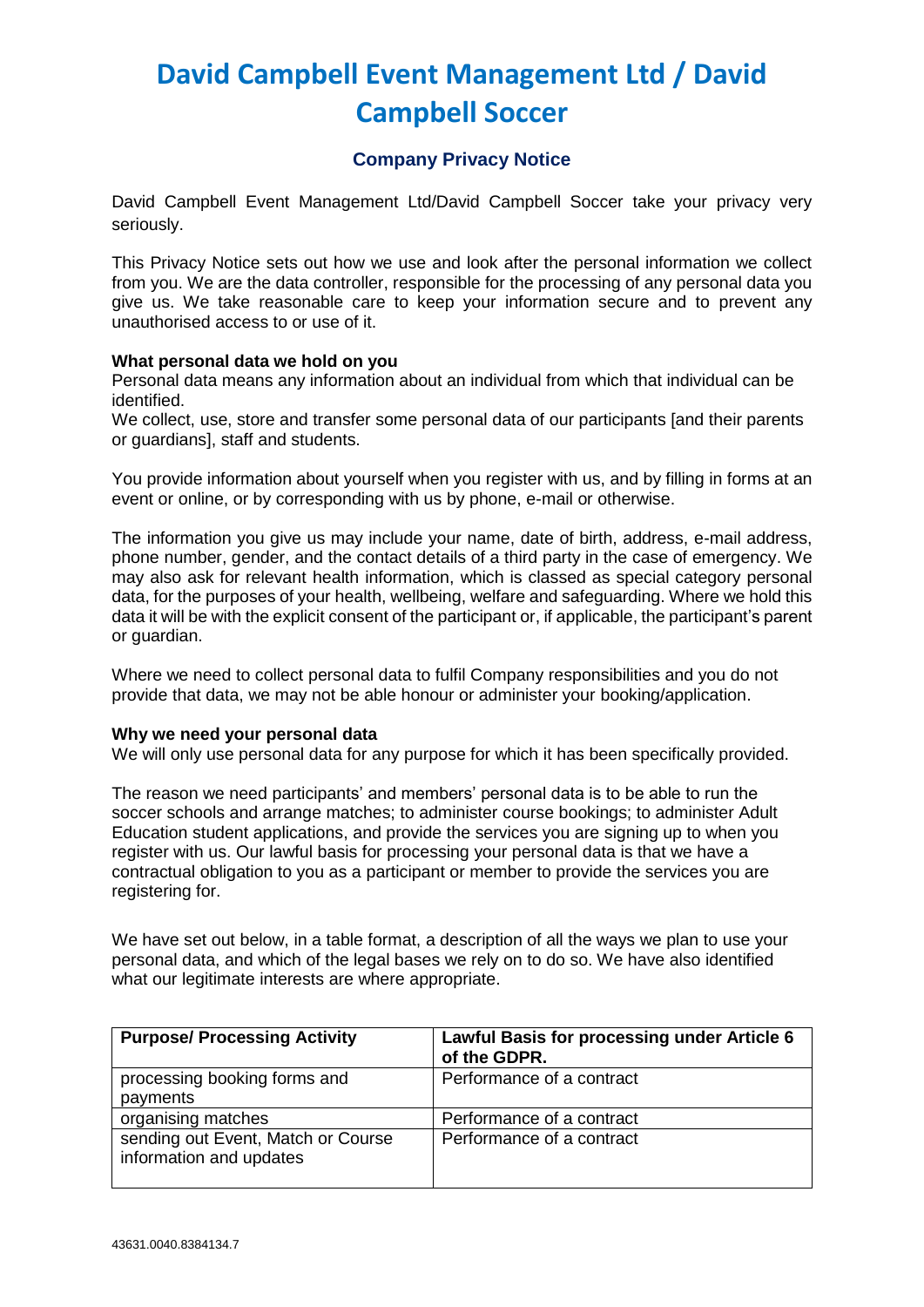# **David Campbell Event Management Ltd / David Campbell Soccer**

| sharing data with coaches, managers or<br>officials to run training sessions or enter<br>events                                     | Performance of a contract                                                                                                                                                                                                                                     |
|-------------------------------------------------------------------------------------------------------------------------------------|---------------------------------------------------------------------------------------------------------------------------------------------------------------------------------------------------------------------------------------------------------------|
| sharing data with leagues we are in<br>membership of, county associations and<br>other competition providers for entry in<br>events | Performance of a contract                                                                                                                                                                                                                                     |
| sharing data with staff members to<br>provide information about club activities,<br>course renewals or invitation to events         | The Company has a legitimate interest to<br>maintain member and participant<br>correspondence for event community purposes.                                                                                                                                   |
| sharing data with third party service or<br>facility providers                                                                      | The Company has a legitimate interest to run<br>the organisation efficiently and as it sees fit.<br>Provision of some third party services is for the<br>benefit of the Company, participants and its<br>students.                                            |
| sharing anonymised data with a funding<br>partner as condition of grant funding<br>e.g. Local Authority                             | The Club has a legitimate interest to run the<br>organisation efficiently and as it sees fit.<br>Application for funding is a purpose that<br>benefits the Company, participants and its<br>students.                                                         |
| publishing match and league results                                                                                                 | Consent. We will only publish your personal<br>data in a public domain, including images and<br>names, if you have given your consent for us to<br>do so. In the case of children under the age of<br>13 then only with written consent of<br>parent/guardian |
| sending out marketing information such<br>as newsletters and information about<br>promotions and offers from sponsors               | Consent. We will only send you direct<br>marketing if you are an existing member,<br>participant or other associated individual and<br>you have not previously objected to this<br>marketing, or, you have actively provided your<br>consent.                 |
| To ensure we understand possible<br>health risks                                                                                    | Consent. We will only process details on your<br>medical history with your consent.                                                                                                                                                                           |

# **Who we share your personal data with**

When you become a member of David Campbell Soccer, your information, if you are a coach or volunteer will be or if you are another participant may be entered onto our database, which is administered by the David Campbell Soccer. We may also pass your information to the County FA and to leagues to register participants and the team for matches, tournaments or other events, and for affiliation purposes.

We may share your personal data with selected third parties, suppliers and sub-contractors such as referees, coaches or match organisers. Third-party service providers will only process your personal data for specified purposes and in accordance with our instructions.

We may disclose your personal information to third parties to comply with a legal obligation; or to protect the rights, property, or safety of our participants, members or affiliates, or others.